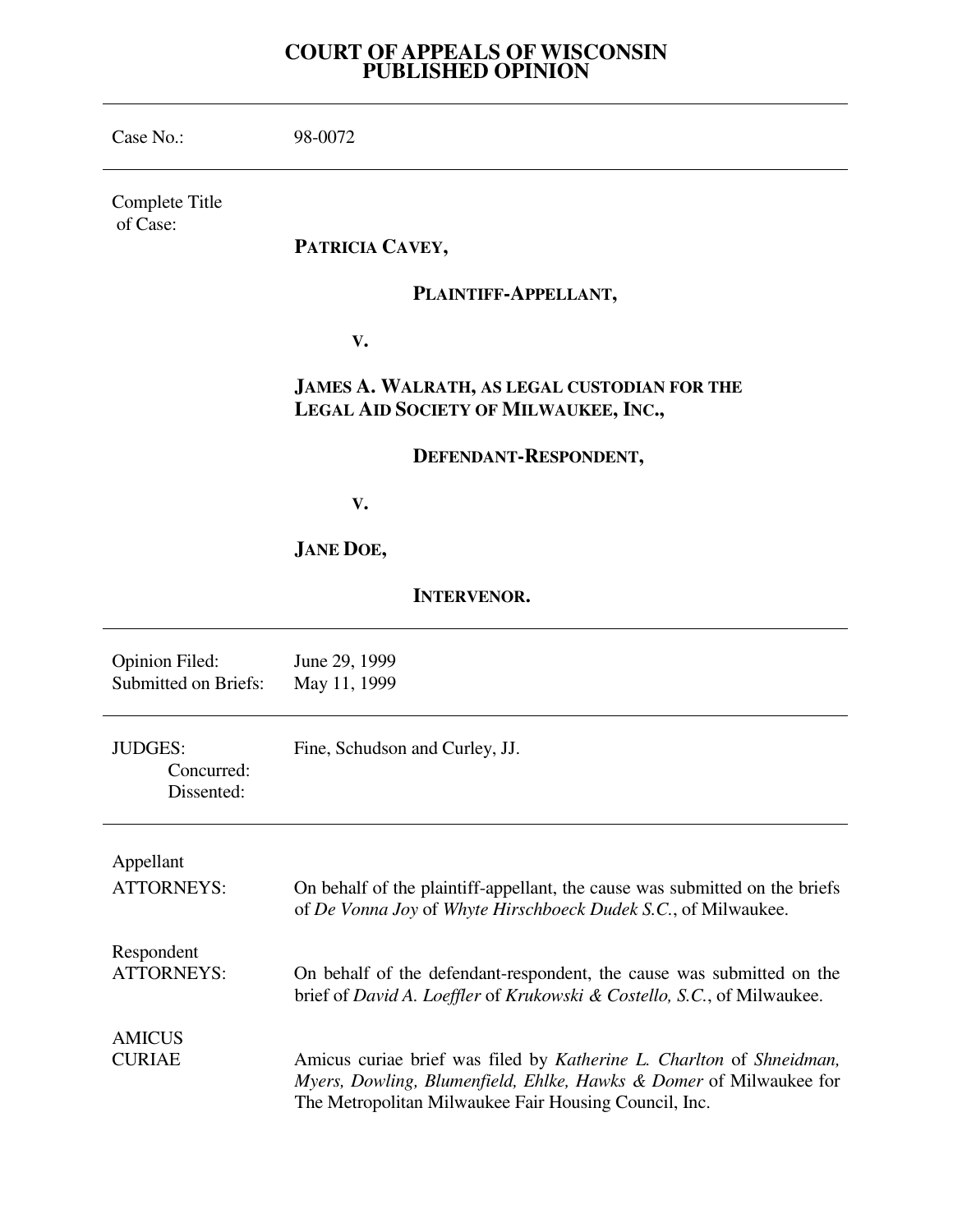# **COURT OF APPEALS DECISION DATED AND FILED NOTICE**

June 29, 1999

**Marilyn L. Graves Clerk, Court of Appeals of Wisconsin** 

 **This opinion is subject to further editing. If published, the official version will appear in the bound volume of the Official Reports.**

 **A party may file with the Supreme Court a petition to review an adverse decision by the Court of Appeals.** *See* **§ 808.10 and RULE 809.62, STATS.** 

**No. 98-0072** 

## **STATE OF WISCONSIN IN COURT OF APPEALS**

## **PATRICIA CAVEY,**

## **PLAINTIFF-APPELLANT,**

### **V.**

# **JAMES A. WALRATH, AS LEGAL CUSTODIAN FOR THE LEGAL AID SOCIETY OF MILWAUKEE, INC.,**

### **DEFENDANT-RESPONDENT,**

 **V.** 

**JANE DOE,** 

 $\overline{a}$ 

 **INTERVENOR.** 

APPEAL from an order of the circuit court for Milwaukee County:

FRANCIS T. WASIELEWSKI, Judge. *Reversed in part and cause remanded.\**

<sup>\*</sup> An *amicus curia* brief has been filed by the Metropolitan Milwaukee Fair Housing Council, Inc., urging that we affirm the trial court's order.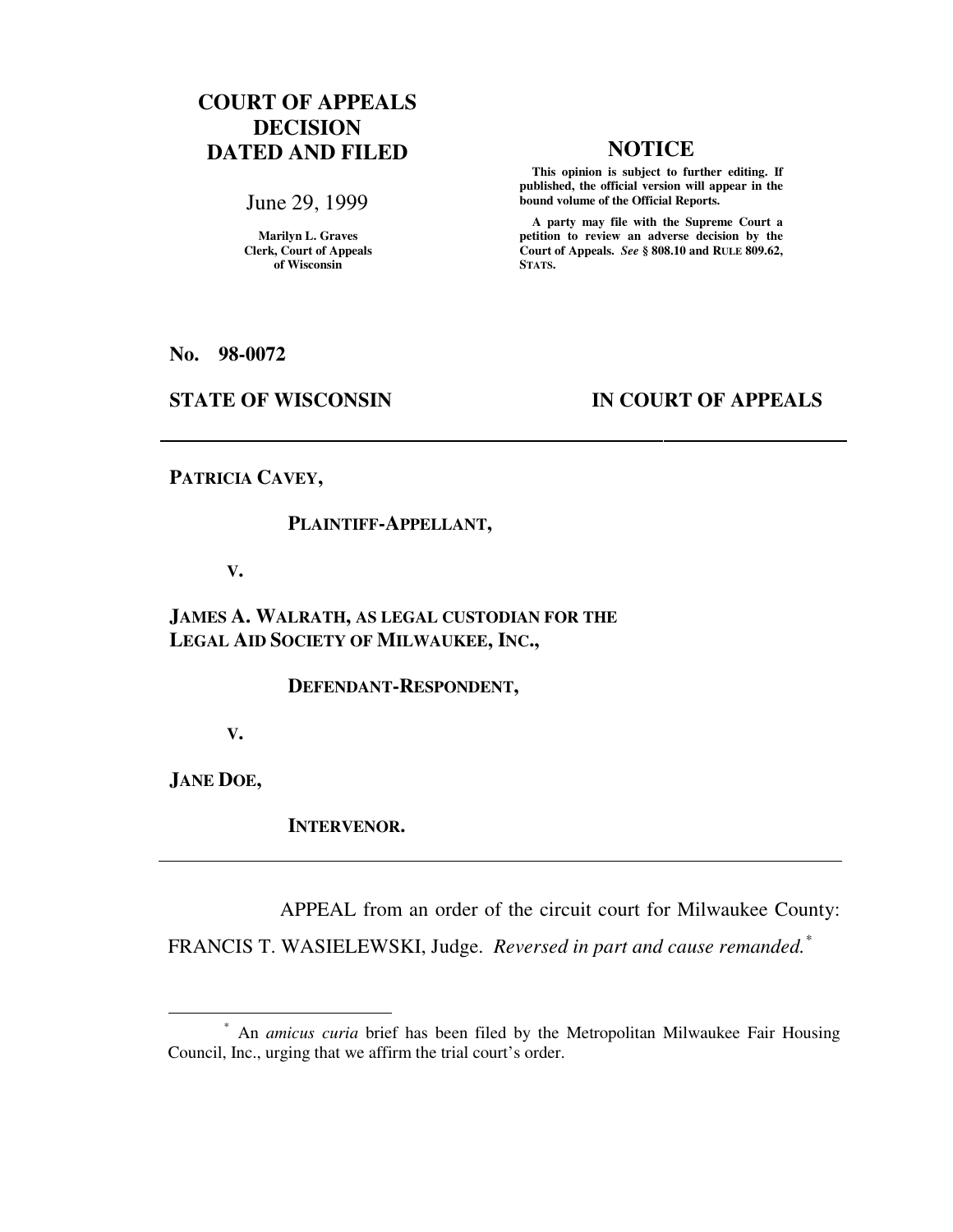## Before Fine, Schudson and Curley, JJ.

 FINE, J. Patricia Cavey, a former employee of the Legal Aid Society of Milwaukee, Inc., brought this mandamus action under Wisconsin's Public Records Law, §§ 19.31 to 19.37, STATS., seeking the following records kept by the Legal Aid Society for the years 1994 to 1996: Legal Aid Society payroll records, minutes of the Society's board of directors meetings, and contracts between the Legal Aid Society and Milwaukee County relating to the Society's providing guardian *ad litem* services to the County. The trial court granted summary judgment to the Society, dismissing Cavey's suit, but, as discussed below, also ruled in Cavey's favor on two points, and declined to rule on another. Cavey appeals. We reverse.

 The Public Records Law gives the public access to public records. A "record" is defined as, *inter alia*, "any material on which written ... information is recorded or preserved ..., which has been created or is being kept by an authority." Section 19.32(2),  $STATS$ . An "authority" includes "a nonprofit

<sup>&</sup>lt;sup>1</sup> Section 19.32(2), STATS., reads in full:

<sup>&</sup>quot;Record" means any material on which written, drawn, printed, spoken, visual or electromagnetic information is recorded or preserved, regardless of physical form or characteristics, which has been created or is being kept by an authority. "Record" includes, but is not limited to, handwritten, typed or printed pages, maps, charts, photographs, films, recordings, tapes (including computer tapes), computer printouts and optical disks. "Record" does not include drafts, notes, preliminary computations and like materials prepared for the originator's personal use or prepared by the originator in the name of a person for whom the originator is working; materials which are purely the personal property of the custodian and have no relation to his or her office; materials to which access is limited by copyright, patent or bequest; and published materials in the possession of an authority other than a public library which are available for sale, or which are available for inspection at a public library.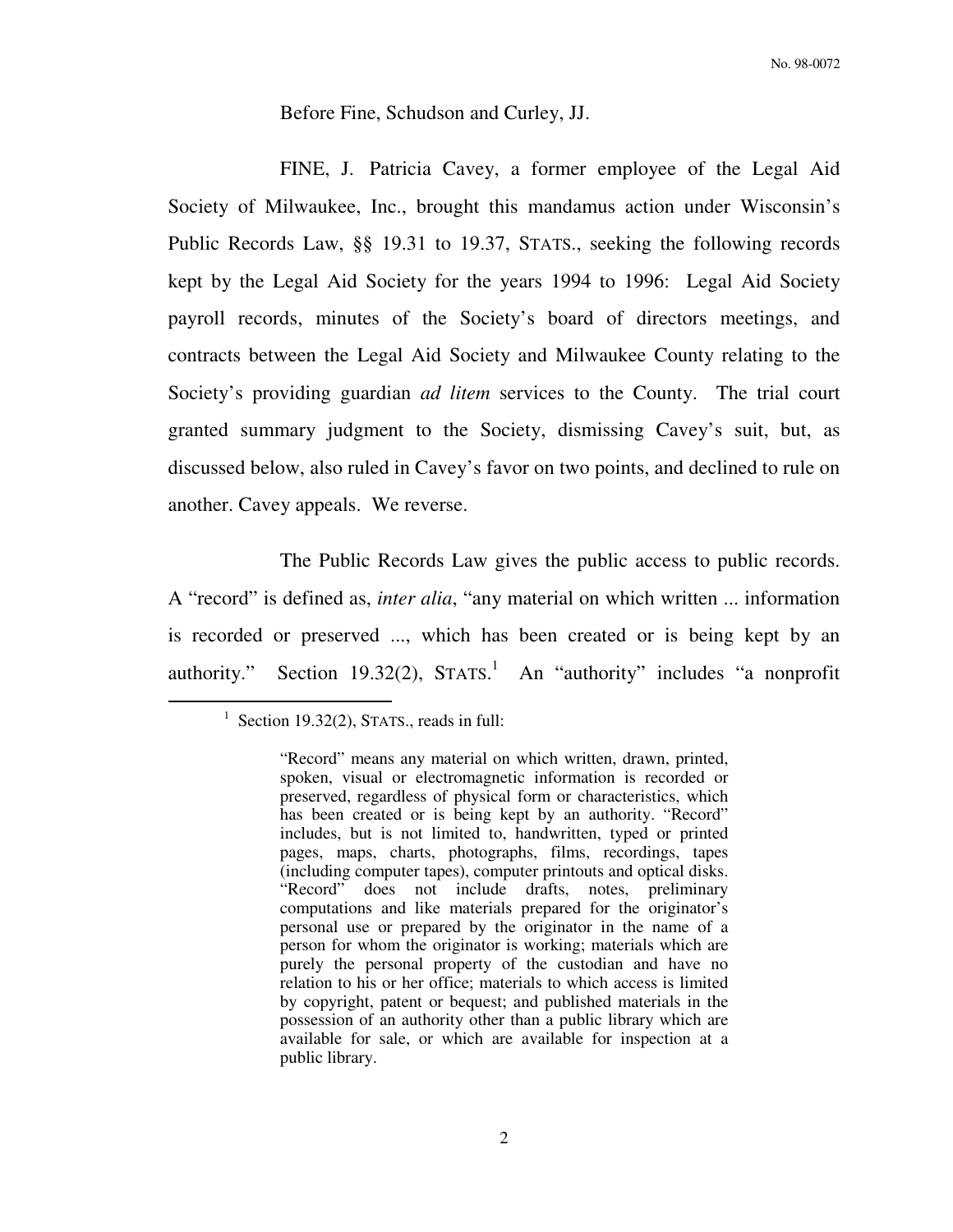corporation which receives more than 50% of its funds from a county ... and which provides services related to public health or safety to the county." Section 19.32(1), STATS. 2 There is no dispute but that the Legal Aid Society "provides services" to Milwaukee County "related to public health or safety." The trial court found that the Legal Aid Society received more than fifty percent of its funds from Milwaukee County during the relevant years if funds that the County gave to the Society for its guardian *ad litem* program pursuant to a state-reimbursement program were included, but that the Society did not exceed this fifty-percent threshold if those reimbursed funds were not included. The trial court decided not to count the reimbursed funds, ruling that "the phrase 'receives more than 50% of its funds from a county or municipality,' is limited to those funds raised by the property tax levy." Accordingly, it determined that the Legal Aid Society was not an "authority" as defined by § 19.32(1), STATS.

 As noted above, the trial court also ruled in Cavey's favor on two points. First, the trial court wrote in its order that: "assuming that at least 50% of [the Legal Aid Society's] budget comes from County funds such that there was a right of public access to the requested [payroll] records, when the balancing test of

 $2^2$  Section 19.32(1), STATS., reads in full:

<sup>&</sup>quot;Authority" means any of the following having custody of a record: a state or local office, elected official, agency, board, commission, committee, council, department or public body corporate and politic created by constitution, law, ordinance, rule or order; a governmental or quasi-governmental corporation except for the Bradley center sports and entertainment corporation; a local exposition district under subch. II of ch. 229; any court of law; the assembly or senate; a nonprofit corporation which receives more than 50% of its funds from a county or a municipality, as defined in s. 59.001 (3), and which provides services related to public health or safety to the county or municipality; a nonprofit corporation operating the Olympic ice training center under s. 42.11 (3); or a formally constituted subunit of any of the foregoing.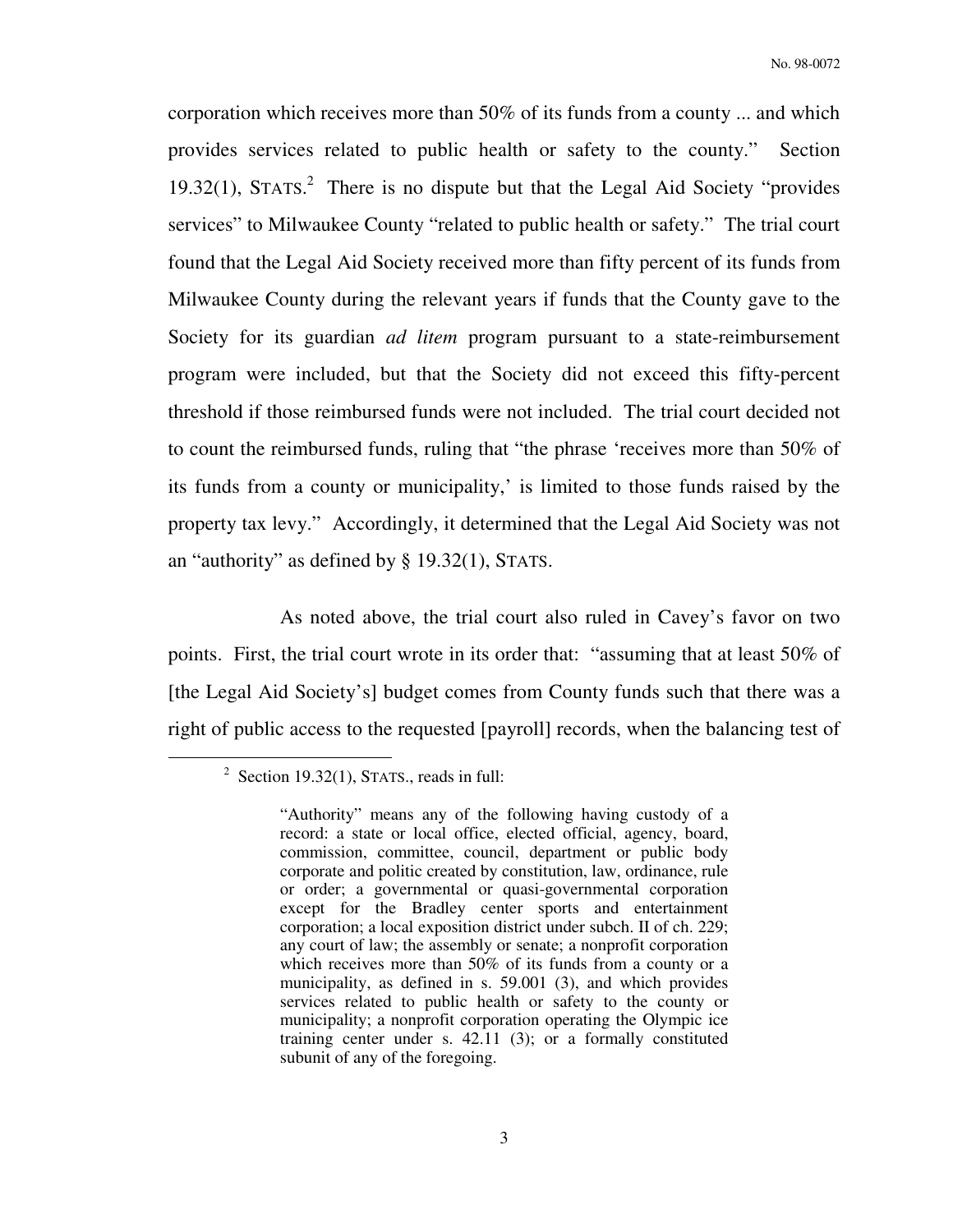the right of public access against the right of nondisclosure is applied to the payroll records requested, the public's interest in disclosure outweighs the interest of nondisclosure expressed by" the Legal Aid Society. $3$  The Society does not dispute this determination. Second, the trial court also determined that "the contracts between [the Legal Aid Society] and Milwaukee County are public records." The Society also does not dispute this determination. The trial court decided not to rule whether the public was entitled to have access to the minutes of the Society's board of directors meetings, "absent an *in camera* inspection." Neither party disputes this decision.

 Neither party contests the trial court's findings of fact. Although this is a mandamus action brought pursuant to § 19.37, STATS., and whether to issue a writ of mandamus is vested in the trial court's discretion, a court erroneously exercises its discretion when its decision is based on an "erroneous view of the law." *State ex rel. Lank v. Rzentkowski*, 141 Wis.2d 846, 851, 416 N.W.2d 635, 636 (Ct. App. 1987). The only issue presented here is one of law: whether money paid to the Legal Aid Society by Milwaukee County that is derived from sources other than the property tax levy is excluded from the fiftypercent threshold. This requires us to interpret and apply the relevant statutes,

<sup>&</sup>lt;sup>3</sup> "[T]he right to inspect public documents and records" is "not absolute," and competing interests "must be balanced against [each] other in determining whether to permit inspection." *State ex rel. Youmans v. Owens*, 28 Wis.2d 672, 681, 137 N.W.2d 470, 474 (1965) (common-law principles preserved by the public records law), *modified on other grounds*, 139 N.W.2d 241 (1966). "The interests to be balanced are, on the one hand, the 'harm to the public interest by disclosure,' and, on the other hand, 'the public interest in inspection.'" *Journal/Sentinel, Inc. v. School Board*, 186 Wis.2d 443, 457, 521 N.W.2d 165, 171 (Ct. App. 1994).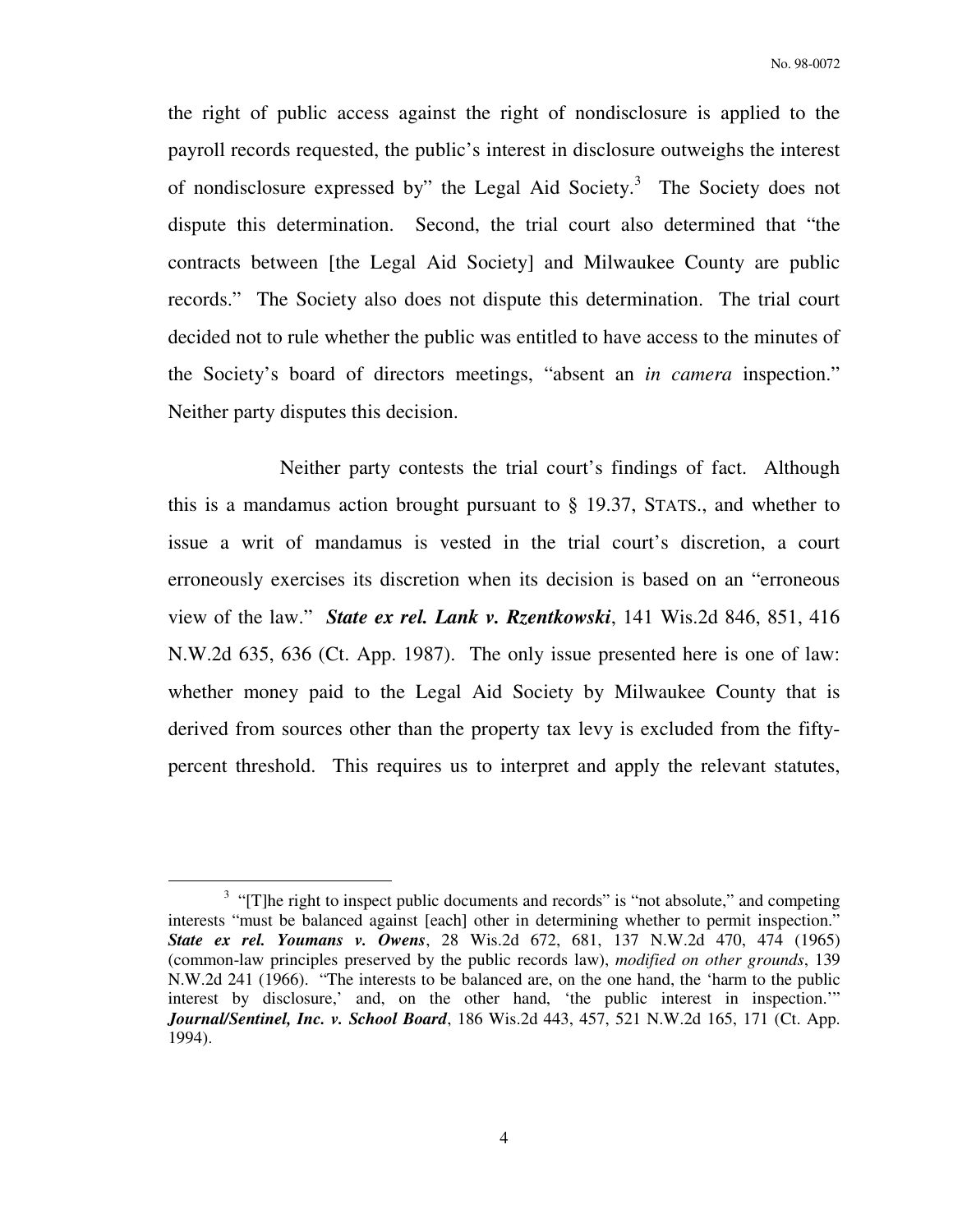which we do *de novo*. *See Truttschel v. Martin*, 208 Wis.2d 361, 364–365, 560 N.W.2d 315, 317 (Ct. App. 1997).<sup>4</sup>

 "Absent a constitutional infirmity, courts must apply statutes as they are written, unless to do so would lead to an absurd result that did not reflect the legislature's intent." *State v. Young*, 180 Wis.2d 700, 704, 511 N.W.2d 309, 311 (Ct. App. 1993), *aff'd*, 191 Wis.2d 393, 528 N.W.2d 417 (1995); *see also DNR v. Wisconsin Power & Light Co.,* 108 Wis.2d 403, 408, 321 N.W.2d 286, 288 (1982) ("When statutory language is clear and unambiguous, no judicial rule of construction is permitted, and the court must implement the express intention of the legislature by giving the language its ordinary and accepted meaning."). Stated another way, we may neither add nor subtract words to or from a statute. *See Fond du Lac County v. Town of Rosendale*, 149 Wis.2d 326, 334, 440

<sup>&</sup>lt;sup>4</sup> The Legal Aid Society also argues that Cavey, who is involved in collateral litigation with the Society over her dismissal as an employee, is thus prevented from seeking under the Public Records Law documents that may be relevant in that collateral litigation. Although the Society did not cross-appeal from the trial court's order, it may, nevertheless, raise this issue because, if the Society is correct, we would affirm that order. *See State v. Alles*, 106 Wis.2d 368, 390–391, 316 N.W.2d 378, 388 (1982). The Society, however, is not correct. With exceptions not relevant, under the Public Records Law, "any requester has a right to inspect any record," § 19.35(1)(a), STATS., and a "'[r]equester' means *any* person who requests inspection or copies of a record," § 19.32(3), STATS. (emphasis added). The legislature did not exclude from the allinclusive population encompassed by the phrase "any person" those persons involved in litigation with the authority from which they seek public records. *See State ex rel. Lank v. Rzentkowski*, 141 Wis.2d 846, 853, 416 N.W.2d 635, 637 (Ct. App. 1987). *Law Offices of William A. Pangman & Assocs. v. Zellmer*, 163 Wis.2d 1070, 473 N.W.2d 538 (Ct. App. 1991), relied on by the Legal Aid Society, is not to the contrary. Aware of our prior holding in *State ex rel. Lank*, *see Pangman*, 163 Wis.2d at 1079 n.3, 473 N.W.2d at 542 n.3 (*Lank* cited for proposition that the law presumes that the public has access to public records), we upheld the denial of access to certain law enforcement personnel records not because, as the Society suggests, those seeking access to those records might use them in litigation, but, rather, because in the context of that case, the requisite balancing of the public's interest in disclosure versus the public's interest in non-disclosure tipped in favor of non-disclosure. *See Pangman*, 163 Wis.2d at 1082–1083, 1086–1087, 1089–1090, 473 N.W.2d at 543, 545, 546. As noted, the trial court here decided the balancing-of-the-interests test in favor of disclosing the personnel records sought by Cavey.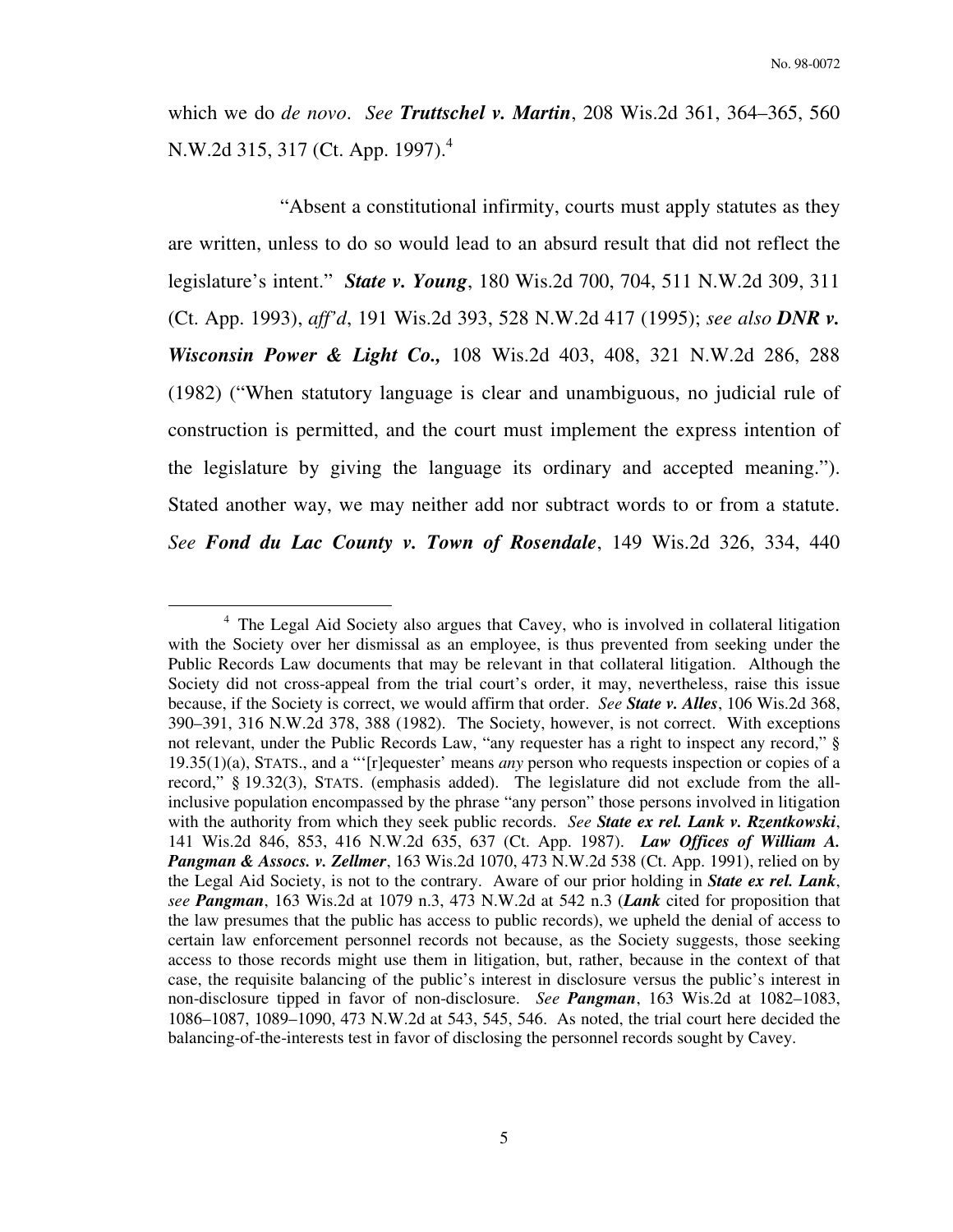N.W.2d 818, 821 (Ct. App. 1989). On its surface, the statute's definition of "authority" supports Cavey's argument, even as recast for her by the Legal Aid Society's brief on appeal:

> [A]ccording to Cavey, if this Court simply adds up the checks, drawn on the Milwaukee County general treasury, with [the Legal Aid Society] as payee, in each of the relevant years, and then calculates the ratio between that number, and [the Legal Aid Society's] audited statements of total revenues received for each year (as well as [some additional] numbers set out [in an exhibit submitted to the trial court by the Society]), the contribution of Milwaukee County to [the Society's] aggregate funds exceeds 50% in each year. So, as Attorney Cavey would have it, [the Society] is an "authority" within the meaning of Section 19.32(1), and must give up the salary/benefit information specific to identifiable individuals employed by [the Society] in each of those years.

(Underlining in original; record-reference footnote omitted.) The Legal Aid Society concedes that what it calls "these bold assertions" are "literally true enough," but contends that there is more to the story, and points to  $\S 20.625(1)(e)$ , STATS., and § 758.19(6)(a), (b) & (c), STATS., as transmuting what it would contend to be the fool's gold of Cavey's "literally true" arguments into a leadenly false syllogism. Statutes relating to the same subject must be analyzed together. *See State v. Wagner*, 136 Wis.2d 1, 5, 400 N.W.2d 519, 521 (Ct. App. 1986). Accordingly, we turn to the statutes cited by the Society to see if its promise of transmutation is fulfilled. It is not.

Section 20.625(1)(e), STATS., provides:

 There is appropriated to the director of state courts for the following programs:

 **(1)** COURT OPERATIONS.

.…

 (e) *Guardian ad litem costs*. The amounts in the schedule to pay the counties for guardian ad litem costs under s. 758.19 (6).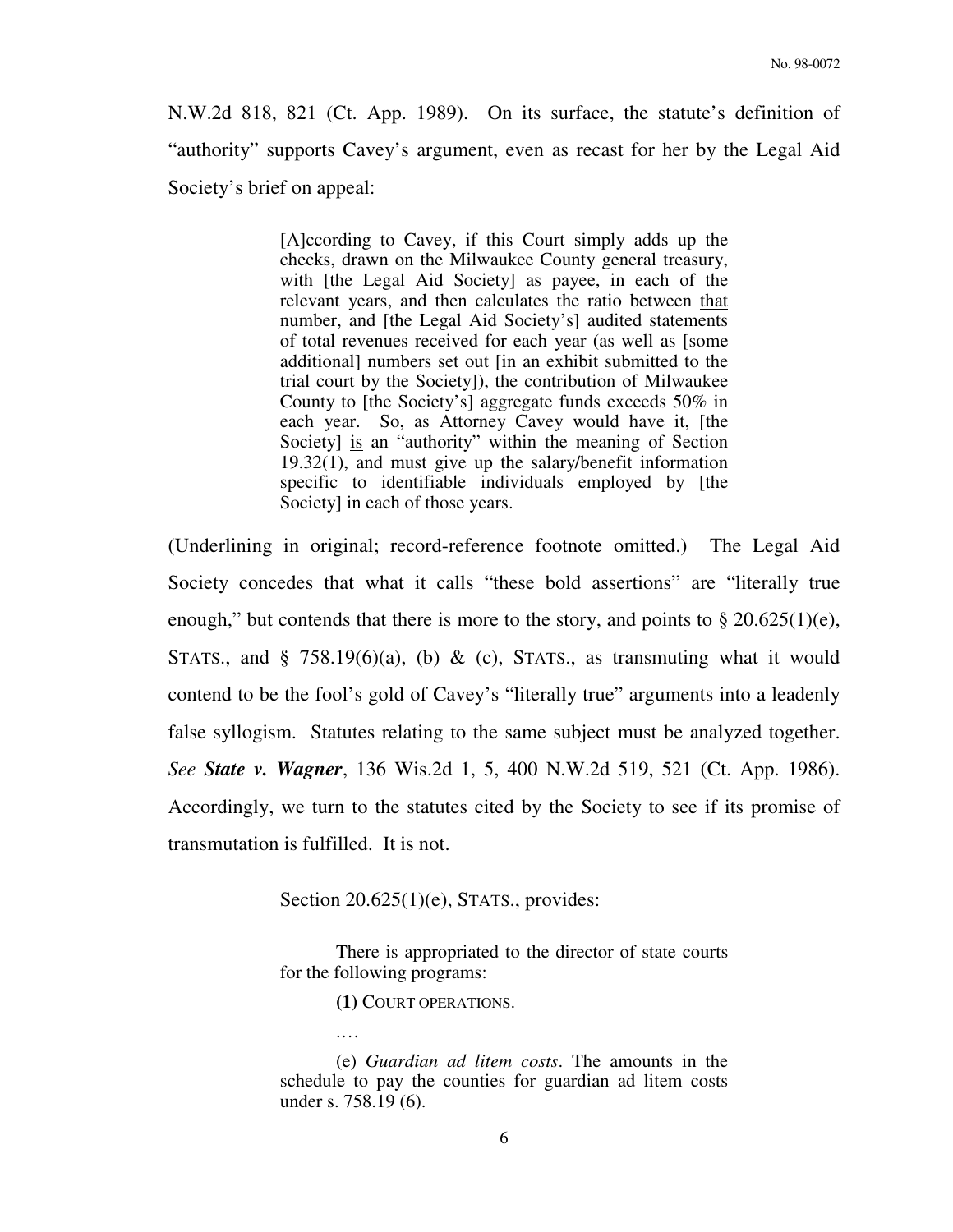#### Section 758.19(6), STATS., provides, as relevant here:

 (a) In this subsection, "guardian ad litem costs" means the costs of guardian ad litem compensation that a county incurs under ch. 48, 55, 767, 880 or 938, that the county has final legal responsibility to pay or that the county is unable to recover from another person and that does not exceed the per hour rate established for time spent in court by private attorneys under s. 977.08 (4m) (b).

(b) From the appropriation under s.  $20.625(1)$  (e), the director of state courts, beginning on July 1, 1995, shall annually on July 1 pay the county's share, as determined under par. (c), of the total appropriation under s. 20.625 (1) (e) to defray a county's guardian ad litem costs. The payment shall be made only to those counties that submit the information required under par. (d) by the preceding May  $15.<sup>5</sup>$ 

 $\overline{a}$ 

b. "Judicial need" means the need for a circuit judge, calculated under the weighted caseload formula, based on case filings in the previous calendar year for those types of cases which the director of state courts determines are likely to involve significant guardian ad litem costs.

c. "Weighted caseload formula" means the formula utilized by the director of state courts to assist in determining the comparative need for circuit court judges in this state, based on the number of cases filed in a given year and the judicial time needed to process the cases.

2. The amount paid to each county under par. (b) shall be the sum of the following amounts:

a. The amount determined by dividing the number of circuit court branches in the county by the total number of circuit court branches in the state and multiplying that result by onethird of the total amount to be paid under par. (b).

b. The amount determined by dividing the judicial need for the county by the total judicial need for all counties in this state and multiplying that result by one-third of the total amount to be paid under par. (b).

c. The amount determined by dividing the amount of court support services fees charged and collected in the county in the previous calendar year by the total amount of court support services fees charged and collected in the state in the previous

(continued)

 $5$  Section 758.19(6)(c), STATS., provides:

<sup>1.</sup> In this paragraph:

a. "Court support services fee" means the fee under s. 814.634.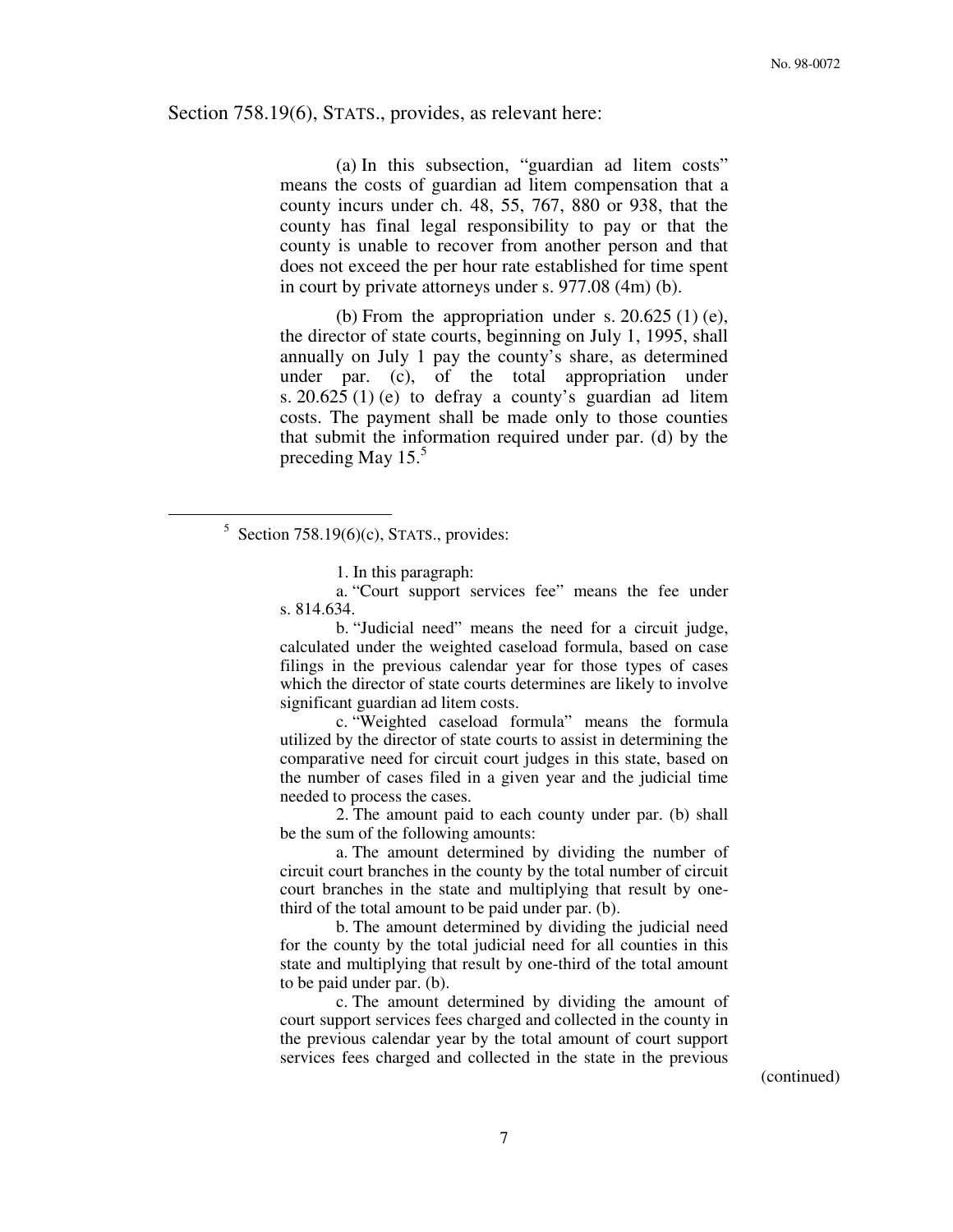Sections  $20.625(1)(e)$  and  $758.19(6)(a)$ , (b), & (c) STATS., merely recognize a county's obligation to pay for guardian *ad litem* services, *see* §§ 48.235(8), 55.06(6) (incorporating provisions of § 757.48, STATS.), 767.045(6), 880.33(2)(a)3, 880.331(8), 938.235(8), & 938.996, STATS., and provide for statereimbursement of these costs.<sup>6</sup> They do not purport to modify the definition of "authority" in § 19.32(1), STATS., nor do they do so. Moreover, there is nothing in the legislative history to this reimbursement mechanism, first enacted by 1993 Wis. Act. 16, §§ 529 & 3572 and designed to alleviate the burden on the counties for state-mandated services, that indicates *any* legislative intent to modify the clear language declaring when a nonprofit corporation is an "authority" for purposes of the Public Records Law.

 Openness in government is the overarching policy of Wisconsin's Public Records Law:

> **Declaration of policy.** In recognition of the fact that a representative government is dependent upon an informed electorate, it is declared to be the public policy of this state that all persons are entitled to the greatest possible information regarding the affairs of government and the

> calendar year and multiplying that result by one-third of the total amount to be paid under par. (b).

 $\overline{a}$ 

<sup>6</sup> Section 758.19(6)(d), STATS., referenced in § 758.19(6)(b), also recognizes Milwaukee County's obligation to pay for guardian *ad litem* costs, and provides:

> Annually, no later than May 15, each county shall submit to the director of state courts, in a format that the director of state courts establishes, all of the following:

> 1. The total cost of guardian ad litem compensation that the county incurred under chs. 48, 55, 767, 880 and 938 in the previous calendar year.

> 2. The total guardian ad litem compensation that the county initially paid under chs. 48, 55, 767, 880 and 938 and that was recovered in the previous calendar year by the county from another responsible person.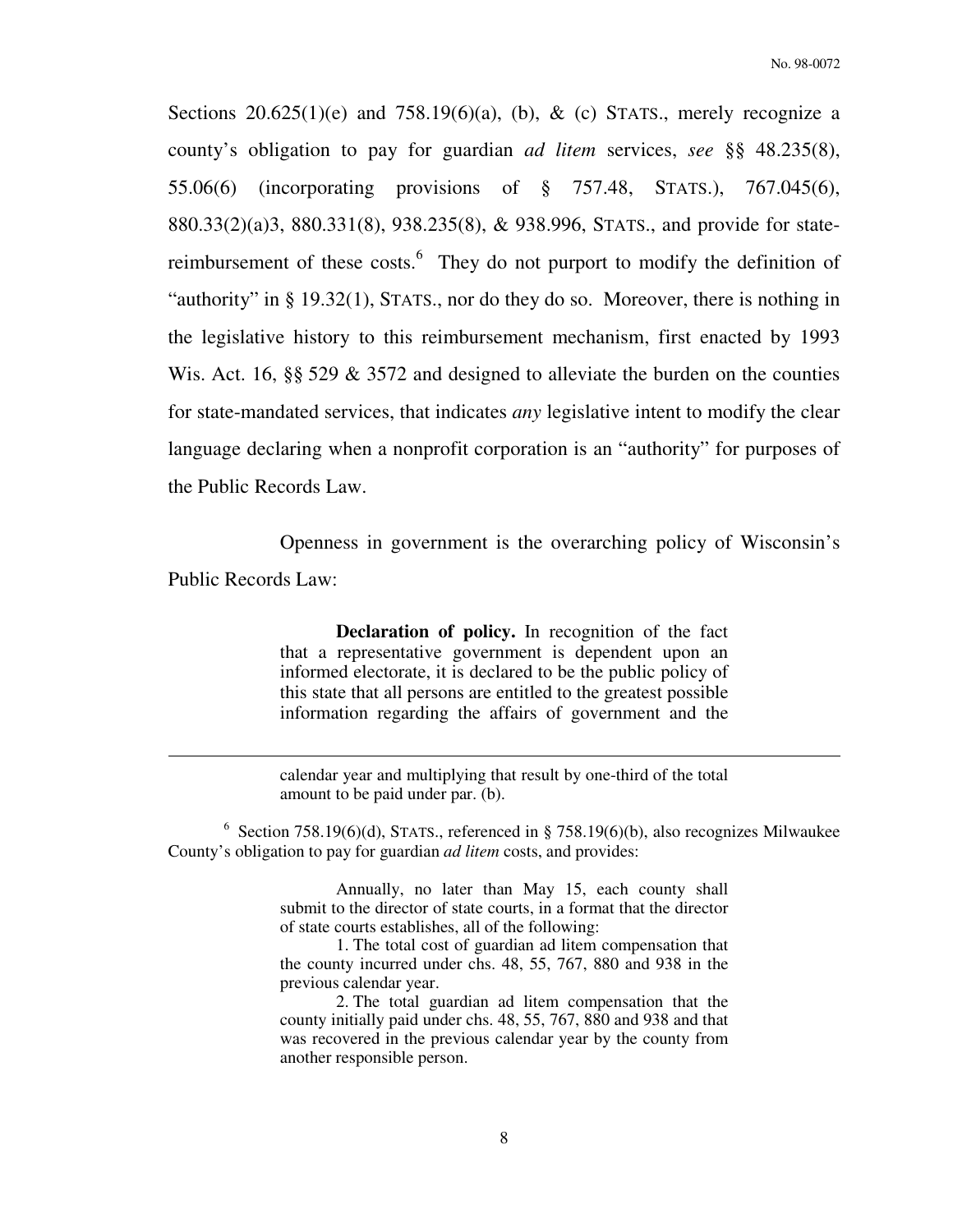official acts of those officers and employes who represent them. Further, providing persons with such information is declared to be an essential function of a representative government and an integral part of the routine duties of officers and employes whose responsibility it is to provide such information. To that end, ss. 19.32 to 19.37 shall be construed in every instance with a presumption of complete public access, consistent with the conduct of governmental business. The denial of public access generally is contrary to the public interest, and only in an exceptional case may access be denied.

Section 19.31, STATS.<sup>7</sup> See also **State ex rel. Richards v. Foust**, 165 Wis.2d 429, 433, 477 N.W.2d 608, 609 (1991) ("There is a presumption that the public has the right to inspect public records unless an exception is found."). "Taxpayers of a community have the right to know how and why their money is spent." *Journal/Sentinel, Inc. v. School Board*, 186 Wis.2d 443, 459, 521 N.W.2d 165, 172 (Ct. App. 1994). The key is not where the money in the county coffers originates, but how and why it is spent. Thus, if a county paid individual lawyers appointed to provide guardian *ad litem* services, the county's records relating to those appointments would be subject to public access because every county is an "authority" under § 19.32(1), STATS. This would be true irrespective of where the county received the money from which it made those payments—county property tax, money collected from taxpayers by the State and given to the county, money collected from taxpayers by the United States and provided to the county under some federal grant, or money donated to the county by a private philanthropist. The same reasoning applies in determining whether the Legal Aid Society is an "authority."

 $7$  The Wisconsin Statutes spell the word "employee" as "employe."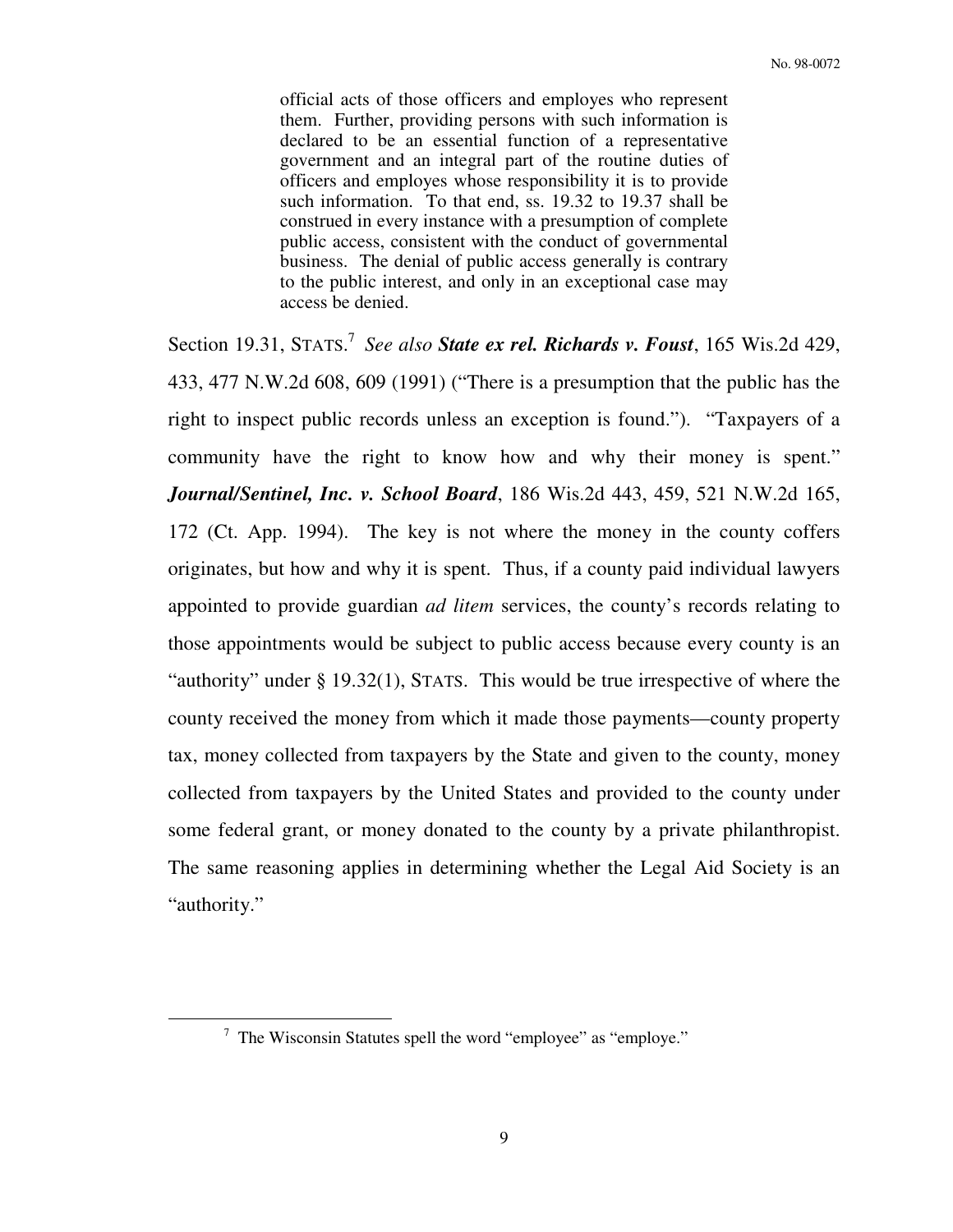As noted, § 19.35(1)(a), STATS., states the general rule: "Except as otherwise provided by law, any requester has a right to inspect any record." As relevant here, a "'[r]equester' means any person who requests inspection or copies of a record." Section 19.32(3),  $STATS$ .<sup>8</sup> Thus, any person (other than those specifically excepted from the definition of "requester") has a right to inspect any record (subject to the common-law "balancing" discussed in footnote 3, and other provisions of law that are not material here) of a nonprofit corporation if that nonprofit corporation has, in essence, become an arm of a county because it both "provides services related to public health or safety" to the county, and "receives more than 50% of its funds" from that county. None of the statutes to which the Legal Aid Society has referred us, or any statute we have discovered, alters this calculus.<sup>9</sup> Under the trial court's interpretation, § 19.32(1), STATS., would define "authority" as: "a nonprofit corporation which receives more than 50% of its funds from a county property taxes ... and which provides services related to public health or safety to the county." The trial court's deletion is indicated by interlineation; its

 $8$  Section 19.32(3), STATS., reads in full:

<sup>&</sup>quot;Requester" means any person who requests inspection or copies of a record, except a committed or incarcerated person, unless the person requests inspection or copies of a record that contains specific references to that person or his or her minor children for whom he or she has not been denied physical placement under ch. 767, and the record is otherwise accessible to the person by law.

<sup>&</sup>lt;sup>9</sup> The Legal Aid Society concedes that it is not "claiming that enactment of Section  $20.625(1)(e)$  and Section 758.19(6)(a), (b) and (c) represents a legislatively conscious amendment of the Section 19.32(1) definition of 'authority.'" Nevertheless, it would have us, apparently, either divine a *sub*conscious intent or, at the very least, interpret the statute as it suggests even though the legislature did not, consciously or subconsciously, intend to change the fifty-percent formula at all. As noted in the main body of this opinion, absent a constitutional infirmity, the task of all courts is to apply the clear language of statutes as that language reads—neither adding nor subtracting words or meaning. *See Fond du Lac County v. Town of Rosendale*, 149 Wis.2d 326, 334, 440 N.W.2d 818, 821 (Ct. App. 1989).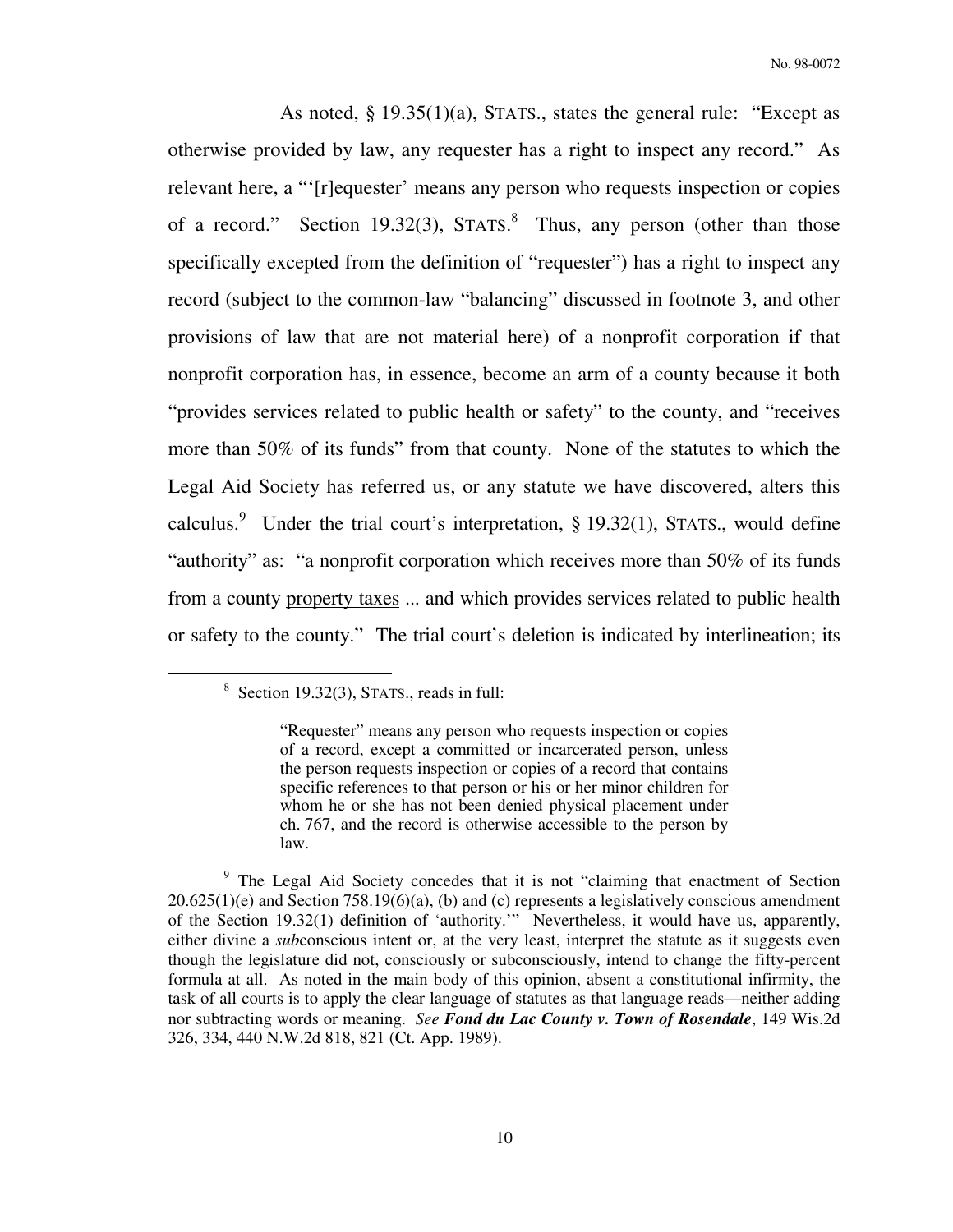addition by underlining. Neither the trial court nor we, however, may either add or subtract words to or from a statute. *See Fond du Lac County*, 149 Wis.2d at 334, 440 N.W.2d at 821. We reverse the trial court's order in part, and direct that the writ issue in connection with Cavey's request for the Legal Aid Society's personnel records and for the contracts between Milwaukee County and the Society. *See State ex rel. Lank*, 141 Wis.2d at 849 n.2, 416 N.W.2d at 635 n.2 (appellate court direction that writ issue is appropriate when "no other issues remain to be tried between the parties").<sup>10</sup> We remand for further proceedings in connection with the minutes of the Society's board of directors meetings. $^{11}$ 

 *By the Court*.—Order reversed in part and cause remanded.

<sup>&</sup>lt;sup>10</sup> It may very well be that § 19.36(3), STATS., not discussed by the parties, also applies to the documents sought by Cavey. Section 19.36(3), provides that "[e]ach authority shall make available for inspection and copying ... any record produced or collected under a contract entered into by the authority with a person other than an authority to the same extent as if the record were maintained by the authority." Under this section, documents prepared by an entity contracting with an "authority" are subject to disclosure under the Public Records Law even though the documents are neither prepared directly by the authority nor kept in its custody. *See Journal/Sentinel, Inc.*, 186 Wis.2d at 453, 521 N.W.2d at 170.

<sup>&</sup>lt;sup>11</sup> We reject the Legal Aid Society's argument, as phrased in their brief on this appeal, that we should "go easy on nonprofits in terms of coverage of the Public Records" Law so as not to discourage them from providing services to the government. That is a policy argument that must be made to the legislature, not us. *See Journal/Sentinel, Inc.*, 186 Wis.2d at 457–458, 521 N.W.2d at 172 (rejecting argument that inasmuch as settlement of disputes was in the public interest, settlement agreements should be cloaked from public scrutiny because that "might help expedite the settlement process").

The *amicus* brief submitted by the Metropolitan Milwaukee Fair Housing Council contends that nonprofit corporations should not be subject to the Public Records Law because forcing them to comply with the law "can be unreasonably burdensome." (Uppercasing omitted.) That also is a matter for the legislature, not us.